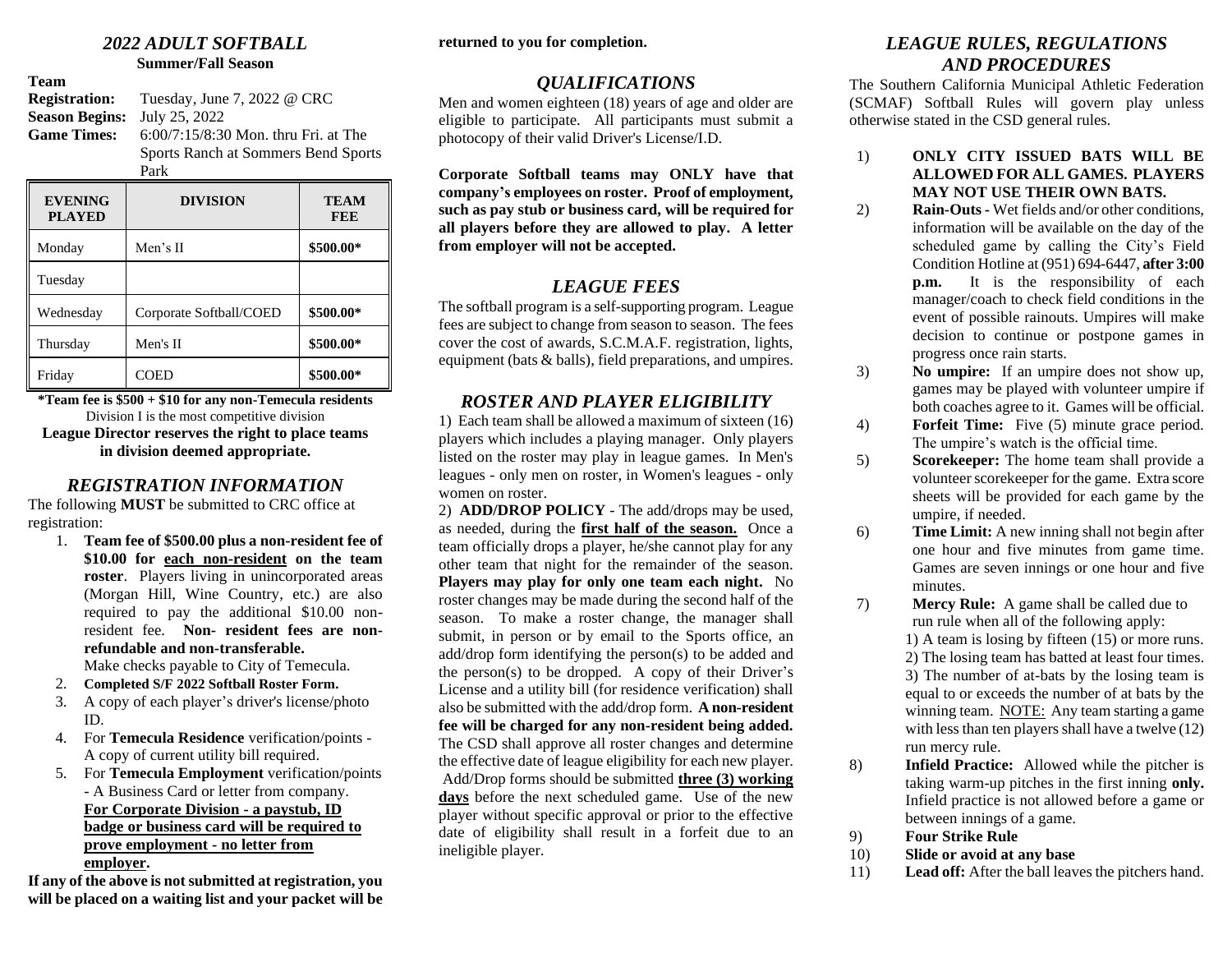- 12) **Tie Game:** An additional inning will be played, if time available. Last out of previous inning takes second base with following batters until three outs are made. Home team does the same. If after that inning, the game is still a tie, it will be recorded as such and will not be replayed.
- 13) **Minimum Players:** A team shall not start nor continue a game with only seven players. **A team must play with eight or more players.** A Co-Ed game may be played with nine (9) roster players, with no more than five (5) of either sex. (Example: 4 women / 5 men; or 5 women / 4 men.) **For corporate softball, a max of 7 male players may be on the field at one time.**
- 14) **Batting Order:** Co-Ed teams must alternate sex of batting order. **For corporate softball, no more than 3 males may bat in a row before a female must bat.**
- 15) **Absolutely No Alcoholic Beverages or Smoking:** Alcoholic beverages and smoking are not permitted in any city park before, during, and after games. Forfeiture of game may result if this occurs, along with expulsion from the league. Players violating this rule will be suspended immediately.
- 16) **Courtesy Runner:** One courtesy runner per inning, courtesy runner being the last out. In Co-Ed runner must be of same sex.
- 17) **Non-Sportsmanlike Conduct:** Will not be tolerated.
- 18) **Completed Game** 3 ½ or 4 innings will be a completed game.
- 19) **Game Protests:** (Protest rules & form can be downloaded from city's sports website) Have 24hrs to turn in or by the next working day. \$30.00 protest cost. If challenge is won, \$30 is refunded

### *LEAGUE STANDINGS*

- 1) Playoff seeding will be determined by the overall standings at the end of the regular season.
- 2) Playoff games will be scheduled by the CSD office.
- 3) Awards 1st and 2nd place teams will receive individual awards.

### *INSURANCE*

The CSD does not have medical insurance to cover players injured during a game. This means you are participating at your own risk. Teams who wish to participate in the Southern California Municipal Athletic Federation, Player's Medical Benefit Fund, may do so for a fee \$42.00. A full explanation of the P.M.B.F. coverage is as follows:

#### **PLAYER'S MEDICAL BENEFIT FUND - OPTIONAL**

1. This is not an insurance policy or guarantee.

2. The purpose of the Fund is to render financial assistance to the injured player (Not to the doctor or hospital) in such amounts as the committee may deem proper, and such decision shall be final. Payment of dues or assessments, the filing or claims of submission of doctor or medical bills does not constitute a binding claim upon the Fund.

3. The maximum reimbursement which any one participant can possibly receive in any one period of twelve (12) consecutive months or as a result of any injury is \$500.00

4. The Player's Medical Benefit Fund Committee will refuse to consider any claim unless **itemized**, paid, receipt or medical bills are presented.

5. When the injured participant is entitled to payment reimbursement or indemnity from any source, or under any insurance coverage, private or group medical plan or system, either individually or as a dependent, such participant must exhaust all relief from such sources before his claim may be considered by the Fund.

6. The Fund shall not be liable for more than dental injuries involving \$200.00 in connection with the replacement of natural teeth.

## **Community Services Department**

# *ADULT SOFTBALL LEAGUE*

# *Summer/Fall*



# *2022*

# **REGISTRATION PACKET**

The Sports Ranch at Sommers Bend Sports Park 32101 North Sommers Bend Rd. Temecula, CA (951) 302-4195 Field Conditions - (951) 694-6447 [www.temeculaCA.gov/adultsports](http://www.temeculaca.gov/adultsports)

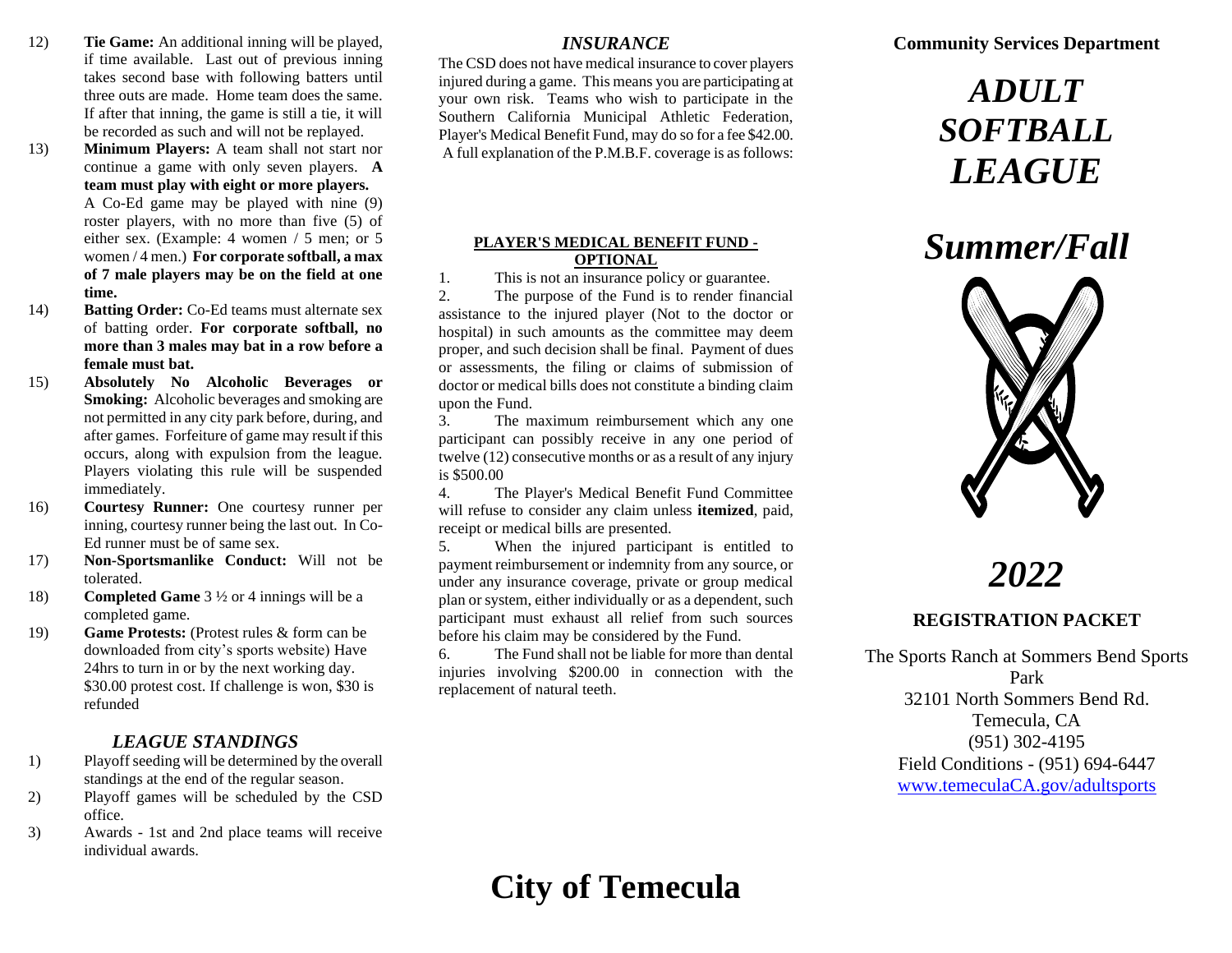| City of Temecula – Community Services Department (CSD)<br>2022 Summer / Fall SOFTBALL TEAM INFORMATION                                                                                                                                                                                                                                                                                                                                                                                                                                                                                                                                                                                                                                                                                                                                                                                                                                                                                                                                                                                                                                                                                                                                                                                                                                                                                                                                                                                                                                                                                                                                                                                                            |                                  |                     |                               |                                                      |               |                         |
|-------------------------------------------------------------------------------------------------------------------------------------------------------------------------------------------------------------------------------------------------------------------------------------------------------------------------------------------------------------------------------------------------------------------------------------------------------------------------------------------------------------------------------------------------------------------------------------------------------------------------------------------------------------------------------------------------------------------------------------------------------------------------------------------------------------------------------------------------------------------------------------------------------------------------------------------------------------------------------------------------------------------------------------------------------------------------------------------------------------------------------------------------------------------------------------------------------------------------------------------------------------------------------------------------------------------------------------------------------------------------------------------------------------------------------------------------------------------------------------------------------------------------------------------------------------------------------------------------------------------------------------------------------------------------------------------------------------------|----------------------------------|---------------------|-------------------------------|------------------------------------------------------|---------------|-------------------------|
|                                                                                                                                                                                                                                                                                                                                                                                                                                                                                                                                                                                                                                                                                                                                                                                                                                                                                                                                                                                                                                                                                                                                                                                                                                                                                                                                                                                                                                                                                                                                                                                                                                                                                                                   | <b>Current Season</b>            |                     |                               | <b>Last Season Participated</b>                      |               |                         |
| Team Name:                                                                                                                                                                                                                                                                                                                                                                                                                                                                                                                                                                                                                                                                                                                                                                                                                                                                                                                                                                                                                                                                                                                                                                                                                                                                                                                                                                                                                                                                                                                                                                                                                                                                                                        |                                  | Team Name:          |                               |                                                      |               |                         |
| Sponsor:                                                                                                                                                                                                                                                                                                                                                                                                                                                                                                                                                                                                                                                                                                                                                                                                                                                                                                                                                                                                                                                                                                                                                                                                                                                                                                                                                                                                                                                                                                                                                                                                                                                                                                          |                                  |                     | Sponsor:                      |                                                      |               |                         |
| League: (circle one)                                                                                                                                                                                                                                                                                                                                                                                                                                                                                                                                                                                                                                                                                                                                                                                                                                                                                                                                                                                                                                                                                                                                                                                                                                                                                                                                                                                                                                                                                                                                                                                                                                                                                              | Men's / Women / COED / Corporate |                     |                               | League:(circle one) Men's / Women / COED / Corporate |               |                         |
| Requested Division: (circle one) $I / II / III$ (COED Only)<br>*REQUESTED DIVISION NOT GUARANTEED*                                                                                                                                                                                                                                                                                                                                                                                                                                                                                                                                                                                                                                                                                                                                                                                                                                                                                                                                                                                                                                                                                                                                                                                                                                                                                                                                                                                                                                                                                                                                                                                                                |                                  |                     | Division: (circle one)        | $\bf{I}$                                             | $\rm{II}$     | <b>III-COED</b>         |
|                                                                                                                                                                                                                                                                                                                                                                                                                                                                                                                                                                                                                                                                                                                                                                                                                                                                                                                                                                                                                                                                                                                                                                                                                                                                                                                                                                                                                                                                                                                                                                                                                                                                                                                   | <b>Team Manager</b>              |                     | <b>Assistant Team Manager</b> |                                                      |               |                         |
| Name:                                                                                                                                                                                                                                                                                                                                                                                                                                                                                                                                                                                                                                                                                                                                                                                                                                                                                                                                                                                                                                                                                                                                                                                                                                                                                                                                                                                                                                                                                                                                                                                                                                                                                                             |                                  |                     | Name:                         |                                                      |               |                         |
| Address:                                                                                                                                                                                                                                                                                                                                                                                                                                                                                                                                                                                                                                                                                                                                                                                                                                                                                                                                                                                                                                                                                                                                                                                                                                                                                                                                                                                                                                                                                                                                                                                                                                                                                                          |                                  |                     | Address:                      |                                                      |               |                         |
| City, State, Zip:                                                                                                                                                                                                                                                                                                                                                                                                                                                                                                                                                                                                                                                                                                                                                                                                                                                                                                                                                                                                                                                                                                                                                                                                                                                                                                                                                                                                                                                                                                                                                                                                                                                                                                 |                                  | City, State, Zip:   |                               |                                                      |               |                         |
| Home Phone: (<br>$\lambda$                                                                                                                                                                                                                                                                                                                                                                                                                                                                                                                                                                                                                                                                                                                                                                                                                                                                                                                                                                                                                                                                                                                                                                                                                                                                                                                                                                                                                                                                                                                                                                                                                                                                                        |                                  |                     |                               | Home Phone: (<br>$\lambda$                           |               |                         |
| Cell Phone: (                                                                                                                                                                                                                                                                                                                                                                                                                                                                                                                                                                                                                                                                                                                                                                                                                                                                                                                                                                                                                                                                                                                                                                                                                                                                                                                                                                                                                                                                                                                                                                                                                                                                                                     |                                  |                     | Cell Phone: (                 |                                                      |               |                         |
| E-mail Address:                                                                                                                                                                                                                                                                                                                                                                                                                                                                                                                                                                                                                                                                                                                                                                                                                                                                                                                                                                                                                                                                                                                                                                                                                                                                                                                                                                                                                                                                                                                                                                                                                                                                                                   |                                  |                     | E-mail Address:               |                                                      |               |                         |
| Point System (Points will not be awarded if photo ID not included, in addition to documentation below.                                                                                                                                                                                                                                                                                                                                                                                                                                                                                                                                                                                                                                                                                                                                                                                                                                                                                                                                                                                                                                                                                                                                                                                                                                                                                                                                                                                                                                                                                                                                                                                                            |                                  |                     |                               |                                                      |               |                         |
| In the event there are more teams than available openings, the following point system will be used:                                                                                                                                                                                                                                                                                                                                                                                                                                                                                                                                                                                                                                                                                                                                                                                                                                                                                                                                                                                                                                                                                                                                                                                                                                                                                                                                                                                                                                                                                                                                                                                                               |                                  |                     |                               |                                                      |               | <b>For CSD Use Only</b> |
| Temecula Resident (Proof of Temecula Residency required for pts.)                                                                                                                                                                                                                                                                                                                                                                                                                                                                                                                                                                                                                                                                                                                                                                                                                                                                                                                                                                                                                                                                                                                                                                                                                                                                                                                                                                                                                                                                                                                                                                                                                                                 |                                  |                     | 2 pts each                    |                                                      |               |                         |
| Temecula Employment (Proof of Temecula Employment required for pts.)                                                                                                                                                                                                                                                                                                                                                                                                                                                                                                                                                                                                                                                                                                                                                                                                                                                                                                                                                                                                                                                                                                                                                                                                                                                                                                                                                                                                                                                                                                                                                                                                                                              |                                  |                     |                               | 1 pt each                                            |               |                         |
| <b>Temecula Business Sponsor</b><br>Full Sponsor:<br>(Proof of Sponsorship required for pts.)<br>$\frac{1}{2}$ Sponsor:                                                                                                                                                                                                                                                                                                                                                                                                                                                                                                                                                                                                                                                                                                                                                                                                                                                                                                                                                                                                                                                                                                                                                                                                                                                                                                                                                                                                                                                                                                                                                                                           |                                  |                     | 3 pts<br>$1.5$ pts            |                                                      |               |                         |
| <b>Temecula Resident Team</b> (Team with 8 or more Temecula residents)                                                                                                                                                                                                                                                                                                                                                                                                                                                                                                                                                                                                                                                                                                                                                                                                                                                                                                                                                                                                                                                                                                                                                                                                                                                                                                                                                                                                                                                                                                                                                                                                                                            |                                  |                     |                               | 5 pts                                                |               |                         |
| <b>Returning Team</b> (Team participated in previous season and must have<br>65% roster members returning.)                                                                                                                                                                                                                                                                                                                                                                                                                                                                                                                                                                                                                                                                                                                                                                                                                                                                                                                                                                                                                                                                                                                                                                                                                                                                                                                                                                                                                                                                                                                                                                                                       |                                  |                     | 5 pts                         |                                                      |               |                         |
| <b>For CSD Use Only</b>                                                                                                                                                                                                                                                                                                                                                                                                                                                                                                                                                                                                                                                                                                                                                                                                                                                                                                                                                                                                                                                                                                                                                                                                                                                                                                                                                                                                                                                                                                                                                                                                                                                                                           | Date:                            | <b>Received by:</b> | Cash:                         | <b>Check:</b>                                        | <b>Total:</b> | <b>Total:</b>           |
| <b>SUSPENDED PLAYER</b><br>1) The umpire is in complete control of the game. Unsportsmanlike conduct by a player, manager, coach, teams sponsor, attendant, or follower<br>necessitates ejection from the game, along with a minimum two (2) game suspension.<br>2) An individual ejected from the game must leave the park. The umpire may forfeit the game if an individual fails to comply with league rules.<br>3) A team member ejected from a game for any reason is automatically suspended from participating in his/her team's next scheduled game. This<br>includes coaching, sitting in dugout, etc. The league director may also rule on additional penalties if deemed appropriate. Team manager or acting<br>manager is responsible for giving umpire the name of an ejected player. Any manager or acting manager giving a false name will be penalized by his or<br>her team receiving an additional full game loss in the standings.<br>4) Any player or coach ejected for inflicting or attempting unnecessary bodily harm to any player, umpire, employee, or spectator, shall be suspended for<br>not less than four (4) games and cannot play until the CSD makes a final decision. The presiding umpire shall provide a written report to the CSD, stating<br>the cause of ejection.<br>5) Said player will be out the first time his/her name comes up in the batting order, then said player will be scratched from line-up without further penalty.<br>In Co-ed the same applies with the following batter being scratched first time with out any penalty.<br>PROTEST RULES AND PROCEDURES<br>I have read and understand the protest rules and procedures on the Softball Protest Form. |                                  |                     |                               |                                                      |               |                         |

| Manager,<br>Signature:<br>. | Jate |
|-----------------------------|------|
|                             |      |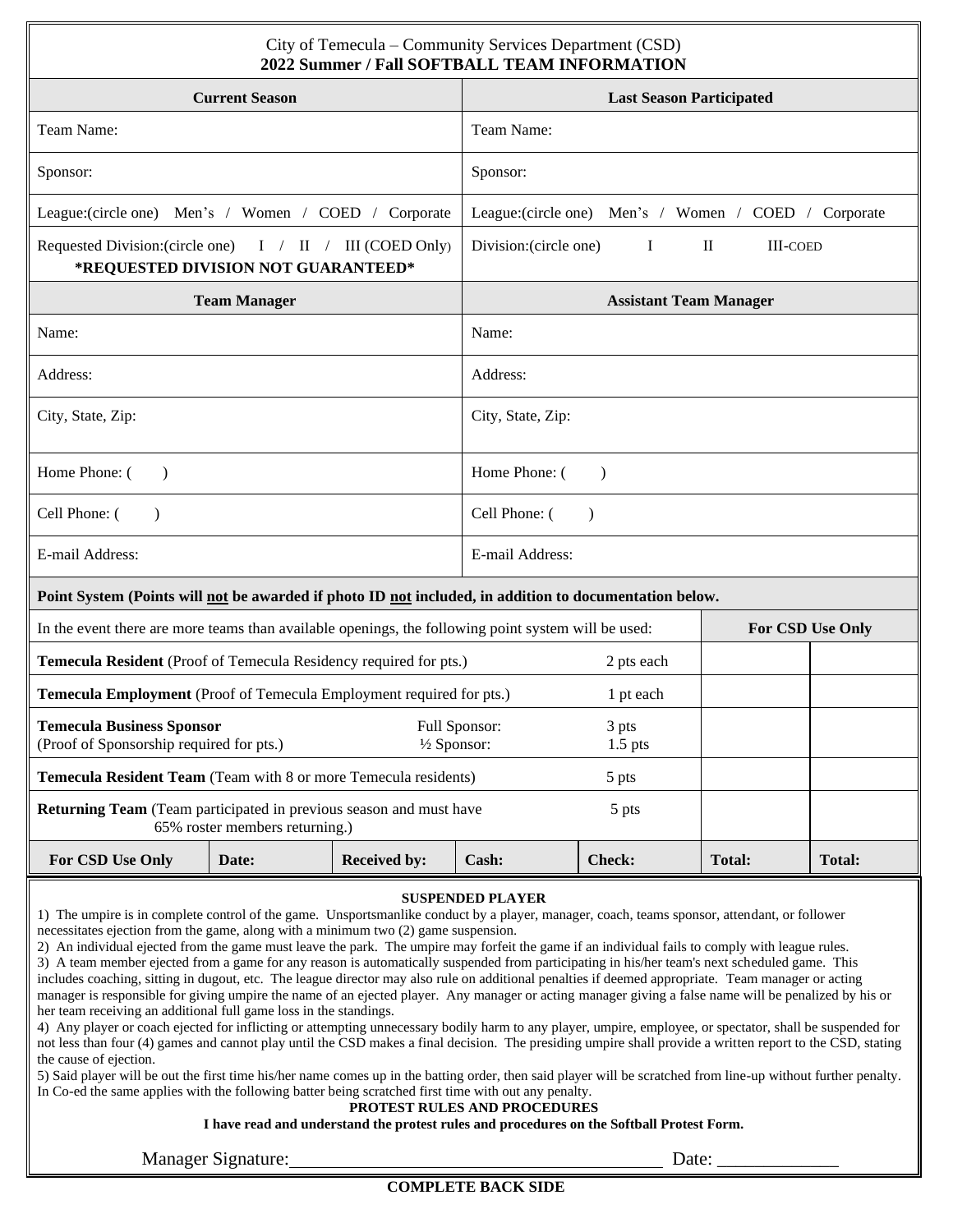### **CITY OF TEMECULA - COMMUNITY SERVICES DEPARTMENT 2022 SUMMER/FALL SOFTBALL ROSTER FORM**

**I realize every precaution is taken to eliminate any injuries or hazards, and a competent supervisor is present; however, in the event of any injury, property damage, disability, death, sickness, or disease, I hereby waive, release and hold harmless from any liability for damages for personal injury including accidental death, sickness, or disease, as well as from claims for property damage which may arise in connection with the above named activity, the City of Temecula, its officers, agents, employees, volunteers and independent contractors. In case of accident or other emergency, personnel of the Community Services Department and/or its**  agents or independent contractors are hereby authorized to secure medical care deemed necessary as a result of accident or injury for the participant. I further agree **to pay any and all costs incurred as a result of said treatment. I further permit the use of activity/event photography and/or video for media promotion.**

| <b>Name</b>      | <b>Signature</b> | <b>Street Address</b> | City | Zip Code | Phone # |
|------------------|------------------|-----------------------|------|----------|---------|
| 1.               |                  |                       |      |          |         |
| $\overline{2}$ . |                  |                       |      |          |         |
| 3.               |                  |                       |      |          |         |
| 4.               |                  |                       |      |          |         |
| 5.               |                  |                       |      |          |         |
| 6.               |                  |                       |      |          |         |
| 7.               |                  |                       |      |          |         |
| 8.               |                  |                       |      |          |         |
| 9.               |                  |                       |      |          |         |
| <b>10.</b>       |                  |                       |      |          |         |
| <b>11.</b>       |                  |                       |      |          |         |
| 12.              |                  |                       |      |          |         |
| 13.              |                  |                       |      |          |         |
| 14.              |                  |                       |      |          |         |
| 15.              |                  |                       |      |          |         |
| 16.              |                  |                       |      |          |         |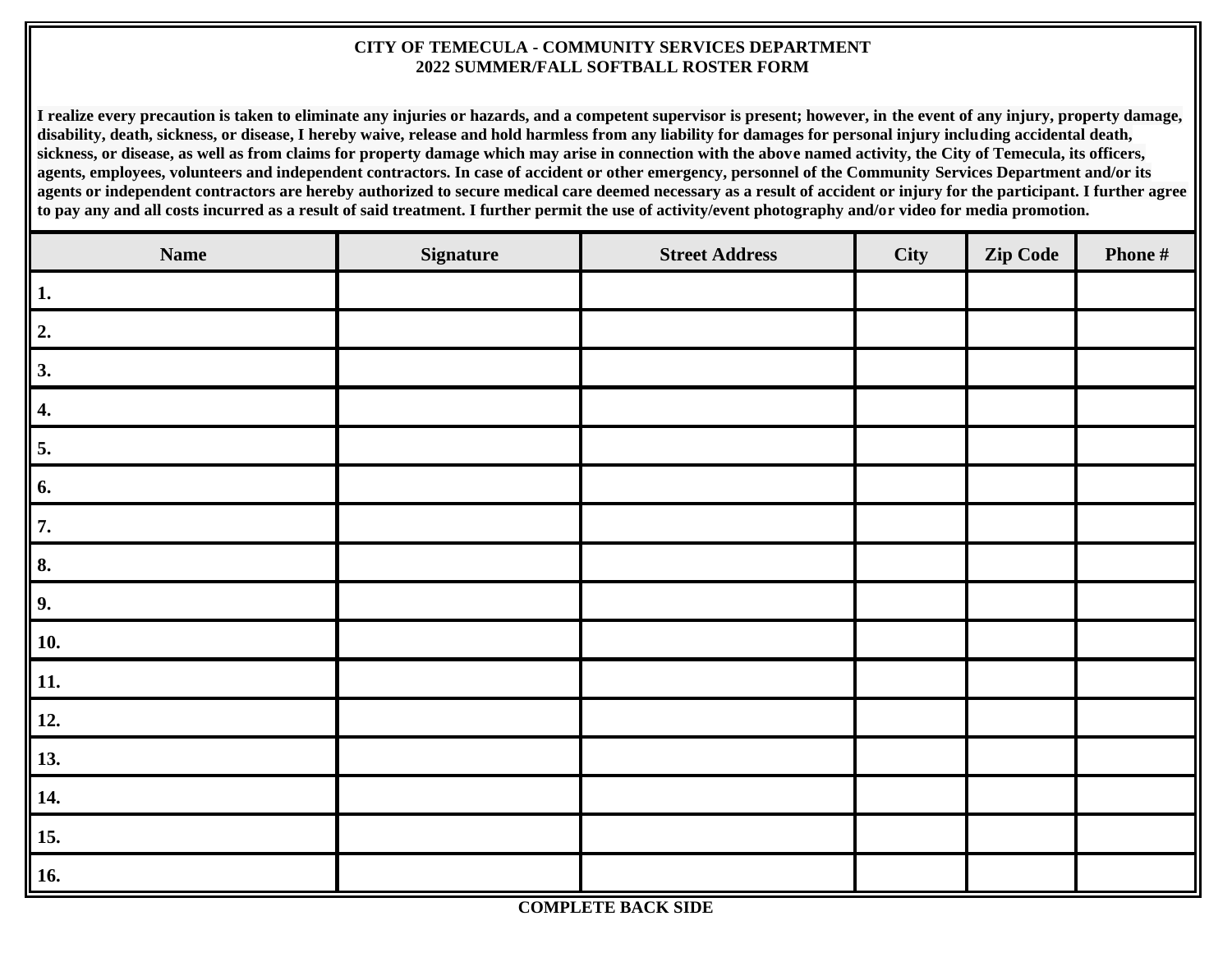### CITY OF TEMECULA - COMMUNITY SERVICES DEPARTMENT **2022 SOFTBALL ADD/DROP FORM**

(**For use only when making changes to existing roster**)

Team Name: Manager's Name:

**I realize every precaution is taken to eliminate any injuries or hazards, and a competent supervisor is present; however, in the event of any injury, property damage, disability, death, sickness, or disease, I hereby waive, release and hold harmless from any liability for damages for personal injury including accidental death, sickness, or disease, as well as from claims for property damage which may arise in connection with the above named activity, the City of Temecula, its officers, agents, employees, volunteers and independent contractors. In case of accident or other emergency, personnel of the Community Services Department and/or its agents or independent contractors are hereby authorized to secure medical care deemed necessary as a result of accident or injury for the participant. I further agree to pay any and all costs incurred as a result of said treatment. I further permit the use of activity/event photography and/or video for media promotion.**

**1) A \$10.00 non-resident fee must be submitted with this form for each non-resident being added to a team. Add/Drop forms will not be accepted until the fees have been paid in full. All Add/Drops are non-refundable. Dropping a non-resident and adding another non-resident does not offset the \$10.00 non-resident fee.**

**2) A copy of each player's driver's license/photo I.D. and utility bill (for residence verification) must be submitted with the add/drop form before it will be accepted.**

### **~PLAYERS TO BE ADDED~**

| <b>Name</b>             | <b>Signature</b> | <b>Street Address</b> | City | <b>Zip Code</b> | Phone # |
|-------------------------|------------------|-----------------------|------|-----------------|---------|
| 1.                      |                  |                       |      |                 |         |
| 2.                      |                  |                       |      |                 |         |
| 3.                      |                  |                       |      |                 |         |
| 4.                      |                  |                       |      |                 |         |
| 5.                      |                  |                       |      |                 |         |
| ~PLAYERS TO BE DROPPED~ |                  |                       |      |                 |         |
| <b>Name</b>             |                  |                       |      |                 |         |
| $\parallel$ 1.          |                  |                       |      |                 |         |
| 2.                      |                  |                       |      |                 |         |
| $\overline{3}$ .        |                  |                       |      |                 |         |
| $\vert 4.$              |                  |                       |      |                 |         |
| $\overline{5}$ .        |                  |                       |      |                 |         |
| For CSD Use Only:       |                  |                       |      |                 |         |

| FOR USD USE UNIV:          |             |                           |                 |  |
|----------------------------|-------------|---------------------------|-----------------|--|
| <b>Date</b><br>- Received: | Received by | <b>Effective</b><br>Date: | - Non-Resident. |  |